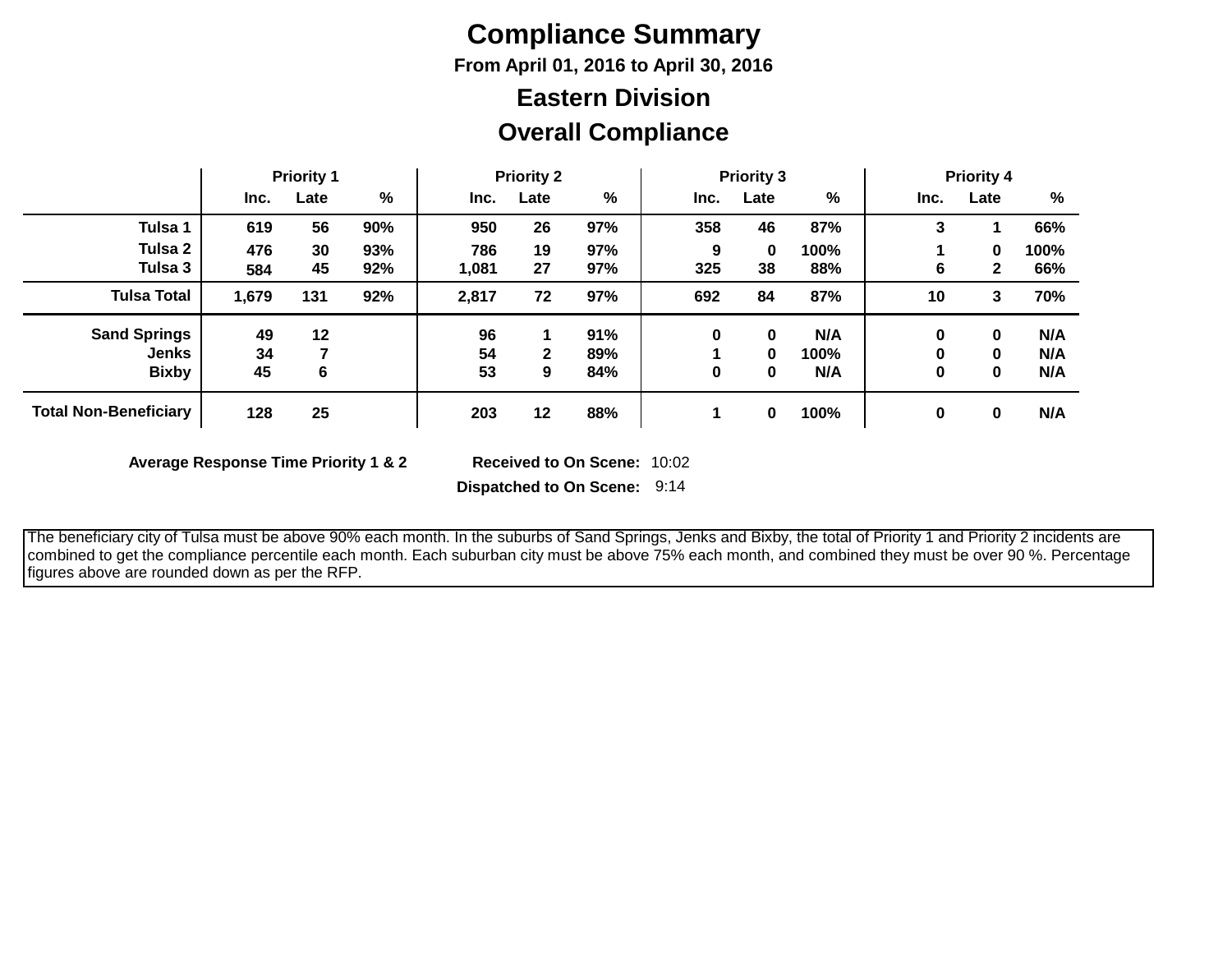# **Compliance Summary**

**From April 01, 2016 to April 30, 2016**

#### **Overall Compliance Western Division**

|                               | <b>Priority 1</b> |              | <b>Priority 2</b> |              |           | <b>Priority 3</b> |           |              | <b>Priority 4</b> |              |              |      |
|-------------------------------|-------------------|--------------|-------------------|--------------|-----------|-------------------|-----------|--------------|-------------------|--------------|--------------|------|
|                               | Inc.              | Late         | %                 | Inc.         | Late      | %                 | Inc.      | Late         | %                 | Inc.         | Late         | $\%$ |
| <b>Oklahoma City 1</b>        | 927               | 61           | 93%               | 1,579        | 12        | 99%               | 275       | 3            | 98%               | $\mathbf{2}$ |              | 50%  |
| <b>Oklahoma City 2</b>        | 945               | 73           | 92%               | 1,454        | 20        | 98%               | 224       | 9            | 95%               |              | $\mathbf 0$  | 100% |
| <b>Edmond</b>                 | 155               | 22           | 85%               | 228          | 8         | 96%               | 78        | 3            | 96%               | 0            | 0            | N/A  |
| <b>Total OKC &amp; Edmond</b> | 2,027             | 156          | 92%               | 3,261        | 40        | 98%               | 577       | 15           | 97%               | 3            |              | 66%  |
| <b>Warr Acres</b>             | 34                |              |                   | 56           | $\pmb{0}$ | 98%               | 0         | 0            | N/A               | 0            | $\mathbf 0$  | N/A  |
| <b>Bethany</b>                | 61                | 4            |                   | 102          |           | 96%               | 0         | 0            | N/A               | 0            | $\mathbf 0$  | N/A  |
| <b>Mustang</b>                | 29                | 8            |                   | 45           | 3         | 85%               | 8         |              | 87%               | 0            | $\mathbf{0}$ | N/A  |
| <b>The Village</b>            | 17                | $\mathbf{2}$ |                   | 45           |           | 95%               | 0         | 0            | N/A               | 0            | $\mathbf{0}$ | N/A  |
| <b>Nichols Hills</b>          | 6                 | 0            |                   | $\mathbf{2}$ | $\bf{0}$  | 100%              | 0         | 0            | N/A               | 0            | $\mathbf{0}$ | N/A  |
| Yukon                         | 56                | 7            |                   | 65           |           | 93%               | 37        | 1            | 97%               | 0            | $\bf{0}$     | N/A  |
| <b>Total Non-Beneficiary</b>  | 203               | 22           |                   | 315          | 6         | 94%               | 45        | $\mathbf{2}$ | 95%               | 0            | $\mathbf{0}$ | N/A  |
| <b>Piedmont</b>               | 15                |              |                   | 6            |           |                   | $\pmb{0}$ |              |                   | 0            |              |      |

**Average Response Time Priority 1 & 2** 

**Dispatched to On Scene:** 8:49 Received to On Scene: 9:23

 The beneficiary cities of Oklahoma City and Edmond must be above 90% each month. In the suburbs of Warr Acres, Bethany, Mustang, The Village, Nichols Hills, and Yukon, the total of Priority 1 and Priority 2 incidents are combined to get the compliance percentile each month. Each suburban city must be above 75% each month, and combined they must be over 90 %. Percentage figures above are rounded down as per the RFP.